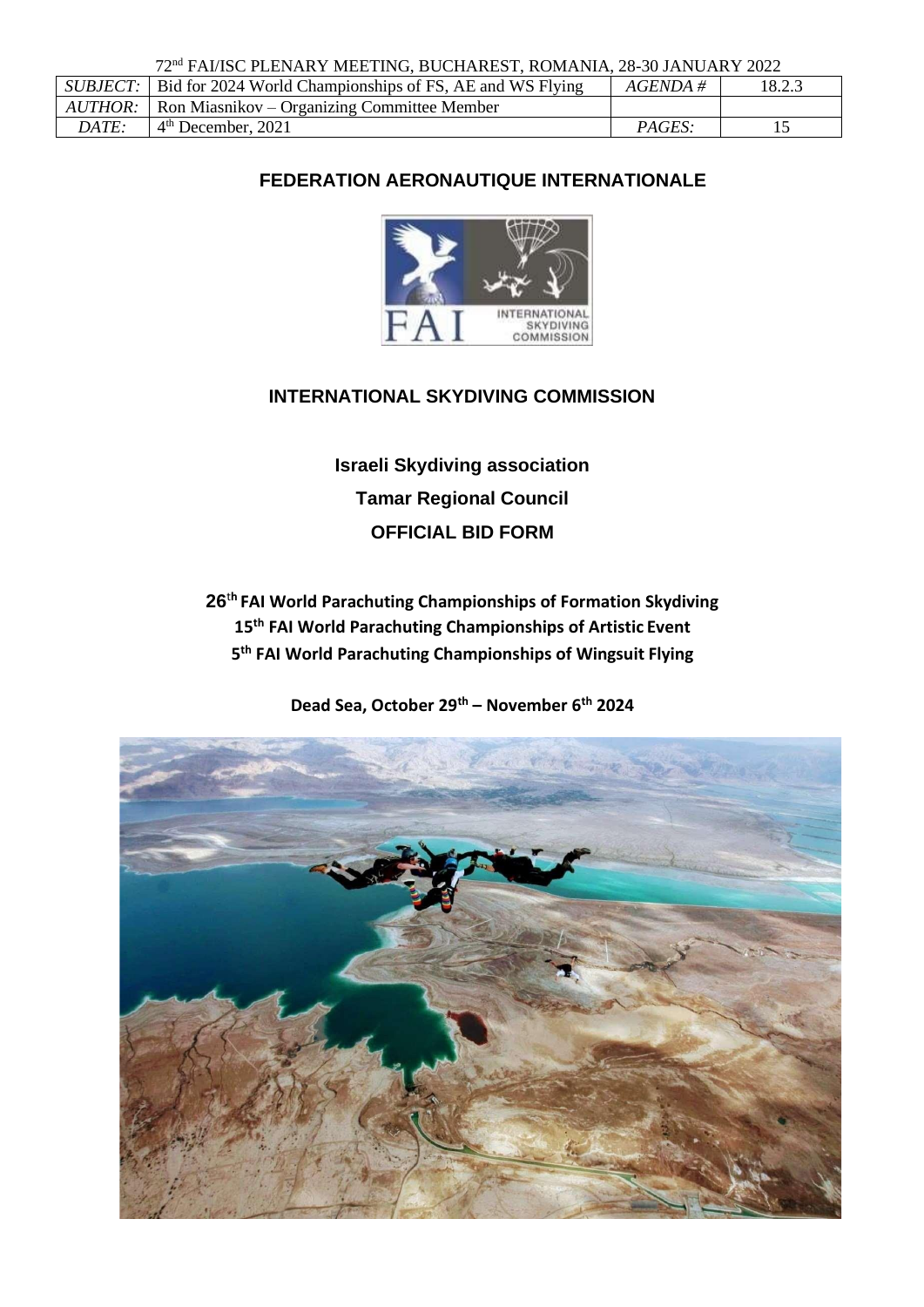72nd FAI/ISC PLENARY MEETING, BUCHAREST, ROMANIA, 28-30 JANUARY 2022

|       | <i>SUBJECT</i> : Bid for 2024 World Championships of FS, AE and WS Flying | AGENDA # | 18.2.3 |
|-------|---------------------------------------------------------------------------|----------|--------|
|       | $AUTHOR:$ Ron Miasnikov – Organizing Committee Member                     |          |        |
| DATE: | $4th$ December, 2021                                                      | PAGES:   |        |

### **1 Event Organizers**

#### **1.1 FAI Member/NAC**

Name: Aeroclub of Israel Address: 67 HaYarkon St.

P.O.B 26261 Zip: 61263 City: Tel-Aviv Country: Israel Contact Person: Yair Rozi Telephone: +972-58-669-6296 E-mail: [ceo@aeroclub.org.il](mailto:ceo@aeroclub.org.il)

## **1.2 National Parachute Federation**

Name: The Israeli Skydiving Association Address: 23/5 HaRav Hertzog st. Zip: 8448123 City: Beer-Sheva Country: Israel Contact person: Zohar Davidovich Telephone: +972-54-758-7172 E-mail: [igudskydivingil@gmail.com](mailto:igudskydivingil@gmail.com)

### **1.3 ISC Delegate**

Name: Ron Miasnikov

[Ron.miasnikov@gmail.com](mailto:Ron.miasnikov@gmail.com)

Phone: +972-52-4545459

### **1.4 Organizing Committee:**

Ron Miasnikov - Delegate: [Ron.miasnikov@gmail.com](mailto:Ron.miasnikov@gmail.com) Ilan Dahan – Israeli skydiving association: [igudskydivingil@gmail.com](mailto:igudskydivingil@gmail.com) Shiri Ben Shachar- Tamar Regional council: [shiribs@ma-tamar.co.il](mailto:shiribs@ma-tamar.co.il) Yogev Kalmanovich – Go Jumps DZ : [yogev@sky-jump.co.il](mailto:yogev@sky-jump.co.il)

### **1.5 Application fee**

proof of payment (scan of bank wire transfer, at the end of the bid) banking information for IPC refunds to the Organiser or the NAC needed for a return of the application fee if the bid is not accepted.

a) Account Name: THE ISRELI SKYDIVING ASSOSCIATION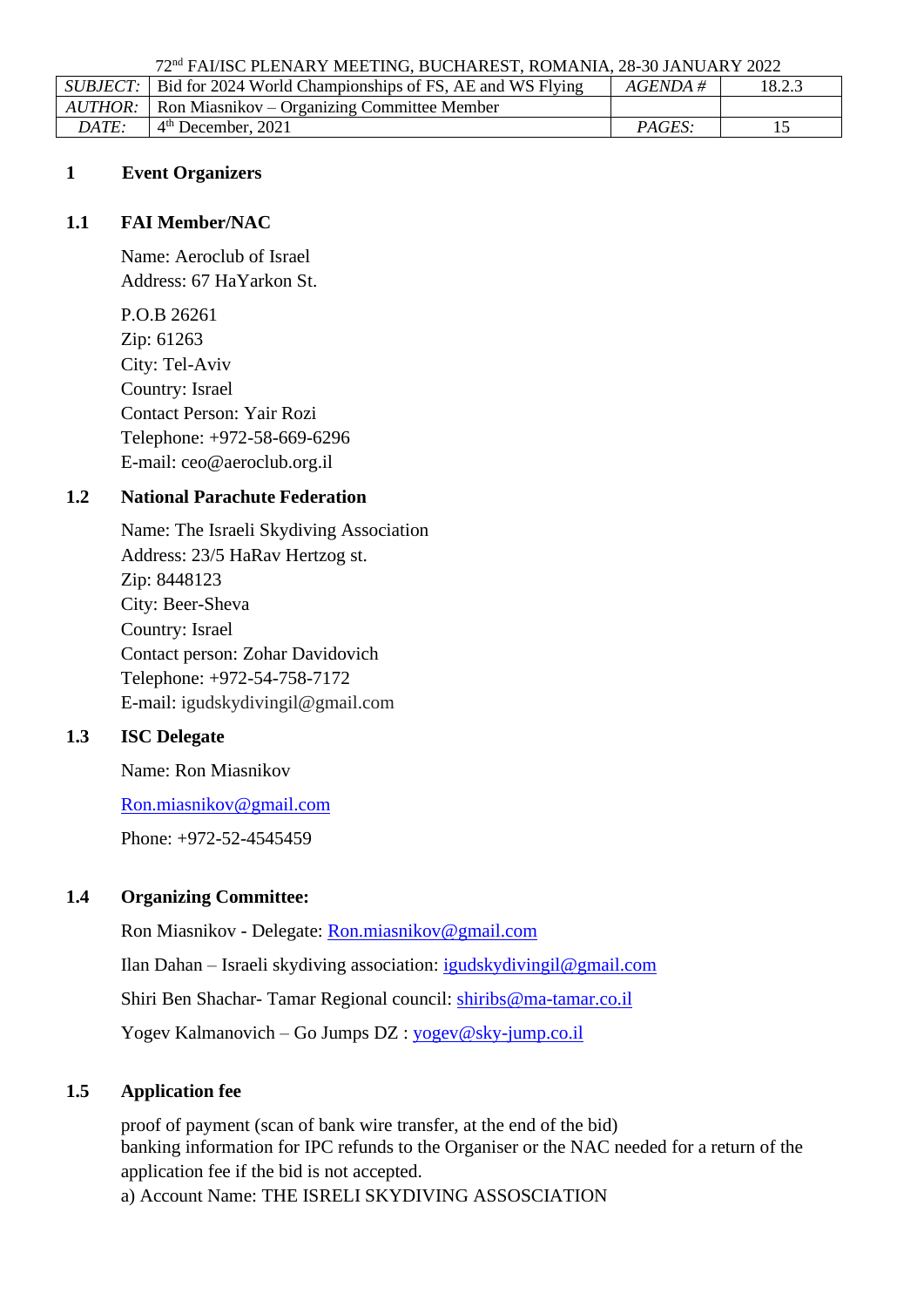- b) Account Number: 12-56-81848 c) IBAN IL700125560000000081848 d) BIC / SWIFT e) Bank Hapoalim,
- **1.6 Commercial rights** As per FAI rulings.
- **1.7 Distribution or revenue** According to FAI by-laws 5.2.1

## **2 Event Details**

2.1 Full Name of the Event

26th FAI World Parachuting Championships of Formation Skydiving, 2024 15th FAI World Parachuting Championships of Artistic Event, 2024 5th FAI World Parachuting Championships of Wingsuit Flying, 2024.

2.2 The application is issued by the *Israeli skydiving association*, in partnership with *Tamar Regional Council* (Landowner). Please see addendum A for letter of approval from the aeroclub of Israel.

## 2.3 **Disciplines to be contested**:

## Formation Skydiving:

- $\triangleright$  4-way FS (open, female)
- ➢ 4-Way VFS
- $\geq 8$ -way FS

### Artistic events:

- $\triangleright$  Freefly
- ➢ Freestyle

### Wingsuit

- ➢ Performance
- ➢ Acro

# **2.4 Event Dates:**

Complete program / Competition dates and schedule:

| Official arrival day              | 29/10/2024 | all day         |
|-----------------------------------|------------|-----------------|
| Official practice day             | 30/10/2024 | $07:00 - 16:30$ |
| Opening ceremony                  | 30/10/2024 | 19:00           |
| Competition starts                | 31/10/2024 | 07:00           |
| Competition ends (last take off)  | 05/11/2024 | 14:00           |
| Competitors meeting (provisional) | 05/11/2024 | 17:00           |
| Award ceremony                    | 05/11/2024 | 19:00           |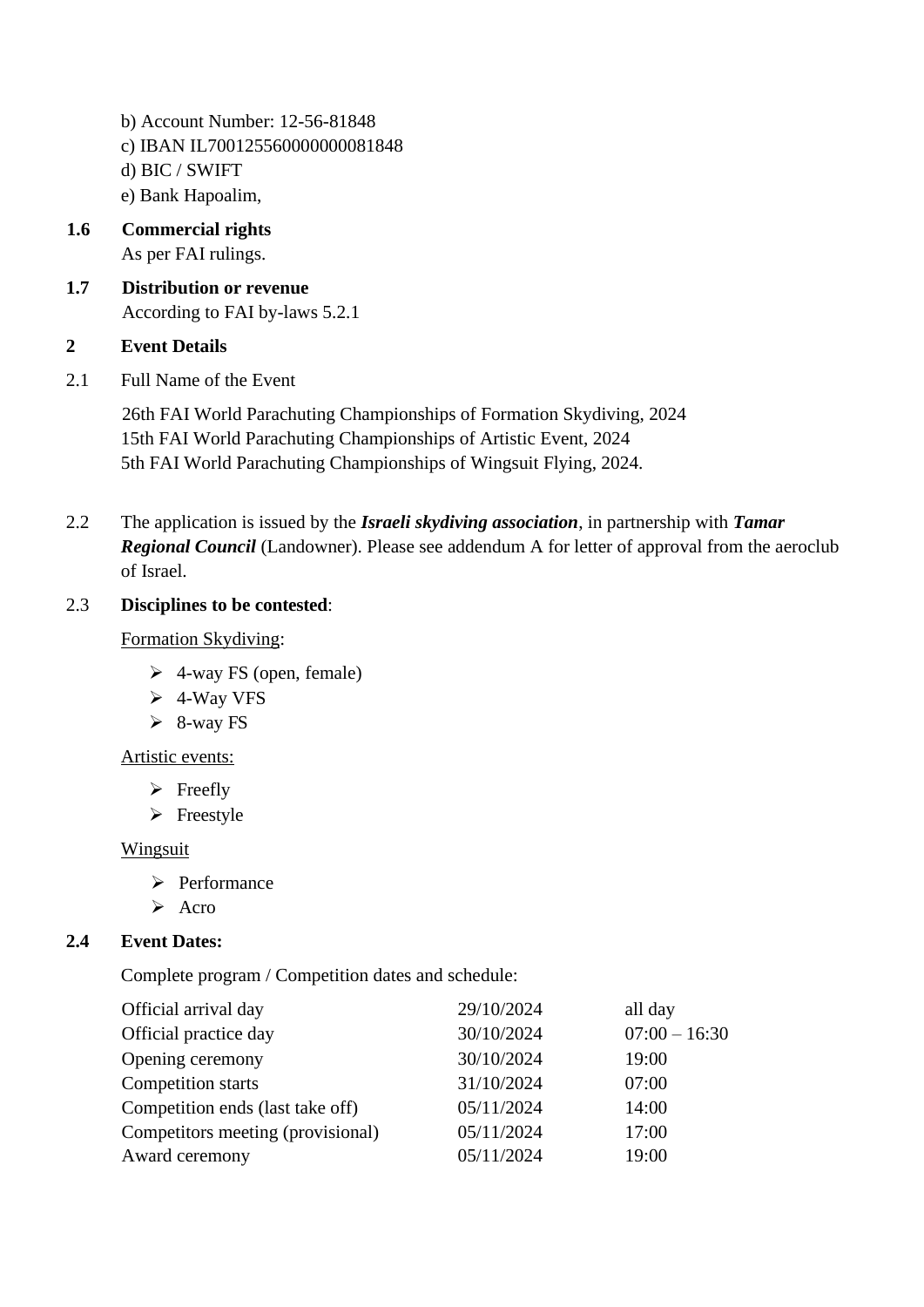| Banquet & closing party | 05/11/2024 | 20:30 |
|-------------------------|------------|-------|
| Departure day *         | 06/11/2024 |       |

(\* a bonus tour day will be offered on the departure day. Transportation to the airport will be available on 7/11/24 as well)

#### **2.5 Location of Event**

### **Bar Yehuda Airfield**

Latitude: 31.3283 , Longitude: 35.3856, Altitude: -377.952 m

On the shore of the dead sea, the lowest airfield on earth. To the foot of Mount Masada. Breathtaking scenery, Historical monuments, approachable unique nature.





The airfield is about 2 hours from Tel-Aviv, and 45 minutes from Jerusalem. It is in the middle of a nature reserves - the *Judean desert*,The *Dead sea shore* and *The salt mountain* (Sedom)

#### **2.6 Access By air:**

**Ben Gurion Airport** (TLV) – The main airport of Israel, about 2 hours away.

**Ramon Airport** (ETM) – South airport, close to the city of Eilat. Less popular, but usually cheaper flights. Also 2 hours away.

#### **The airports are the only recommended way to enter Israel**.

Transportation will be arranged by the organizers on official arrival/departure days for free. It will be possible to arrange pick-ups on other dates, for a fee.

**Car rental services** are available at the airport.

A **bus** line from Jerusalem to Eilat, operates few times a day, stops on the competition location. (Relevant for both airports).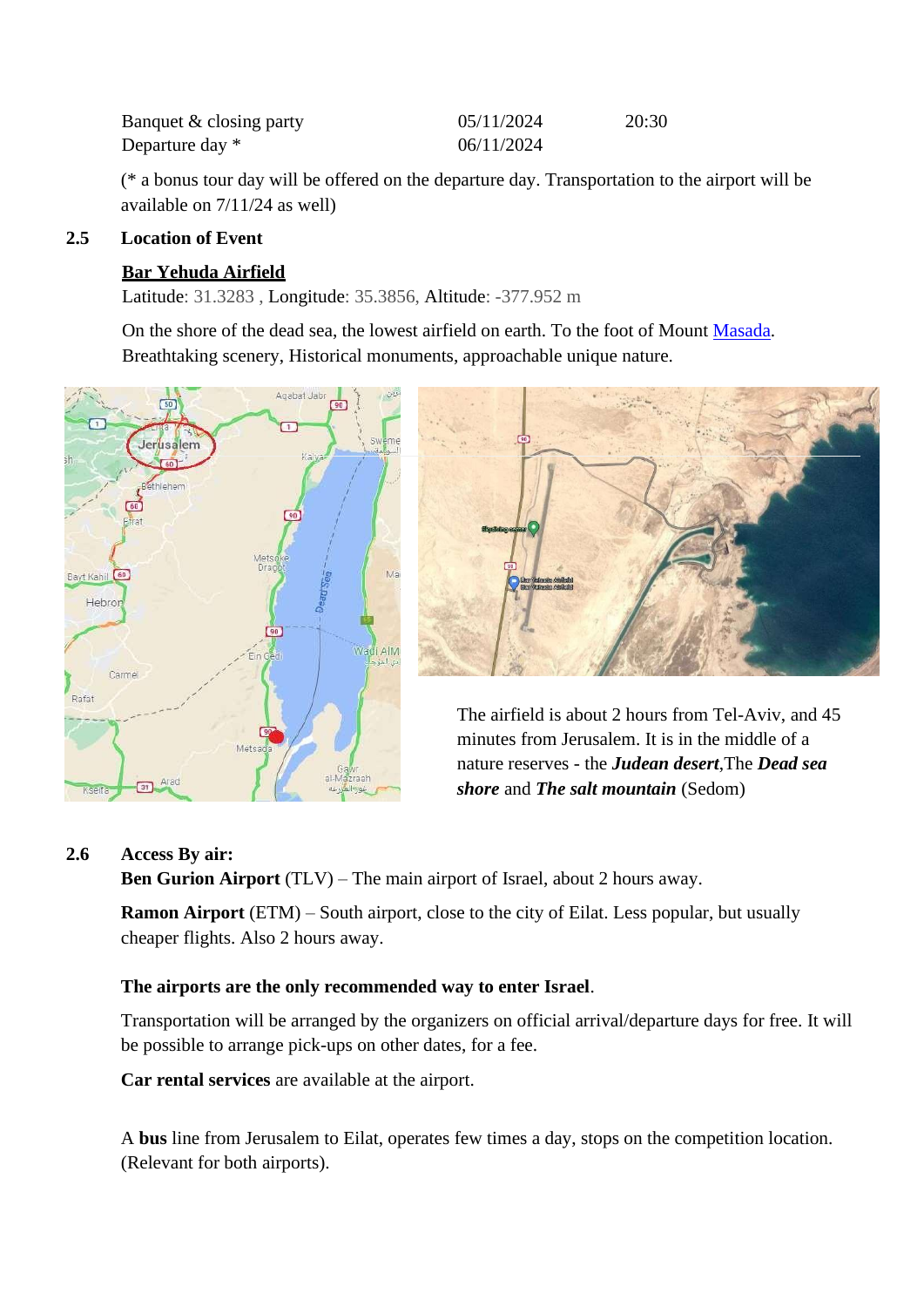



- 2.7 **Weather:** The Dead Sea shore is a very stable area with predictable weather conditions. Being the lowest point on earth, the UV is very low. Even on a high temperature day, the real feel is comfortable due to low humidity.
	- ➢ The Temperatures goes around 25-30 degrees high (day) to 10-15 degrees low (night).
	- ➢ Humidex level is 28.
	- ➢ About 11 Sunshine hours: **29/10**  05:53–16:50. **04/11**: 06:00–16:48
	- ➢ Rain is very rare in this area. And so is the cloud cover.
	- $\triangleright$  The wind is steady north or south. Average 7 km/h.

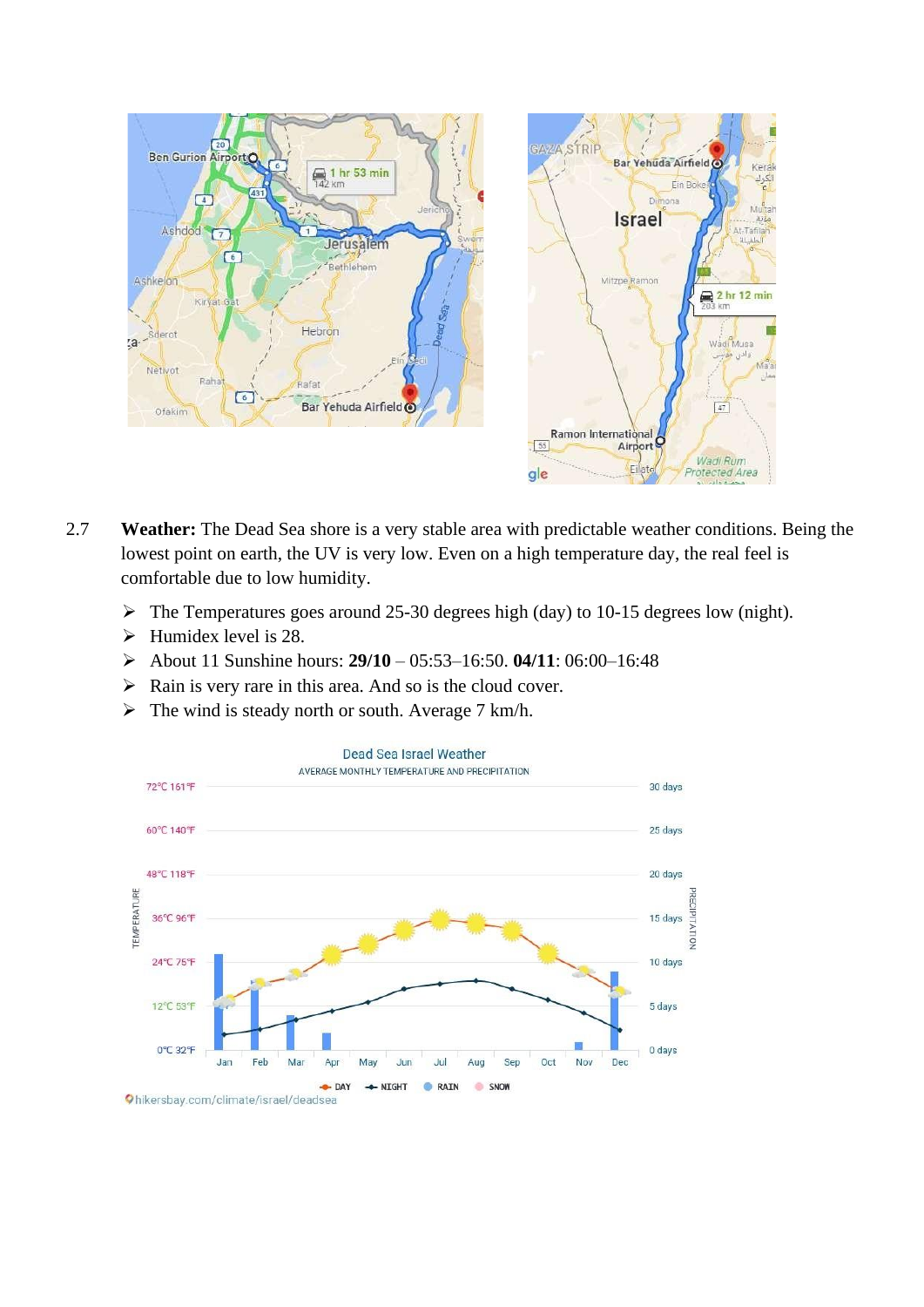### 2.8 **Airspace restrictions**:



The Dropzone area has a designated cylinder for parachuting. The organizers will submit a NOTAM and air force special permit for the entire event, including training days, to limit other possible traffic and have priority to the event.

A letter of support from the civil aviation authorities in Addendum B.

2.9 **Landowner restrictions**: No restrictions. Tamar regional council owns the airport and welcomes the event.

### **2.10 Details of event insurance**

Liability insurance for non-jumping event personnel (FAI directors, employees, judges and officials) will be arranged by the Organiser.

The immediate medical First Aid to the participants is the responsibility of the organizer during the official event, including official training day

# **2.11 Details of insurance required by participants:**

All competitors must have their own traveling insurance covering skydiving, med evac and medical expenses.

2.12 All budgeting and pricing has been forecasted using the current ISC rules in regards to the number of rounds, judge panel requirements, etc. the Organiser reserves the right to revise these figures should any changes occur in the rules that result in increased costs to the organizer. The ISC will immediately be informed in that case. If changes occur that enable us to reduce the cost, this will be noted in Bulletin One.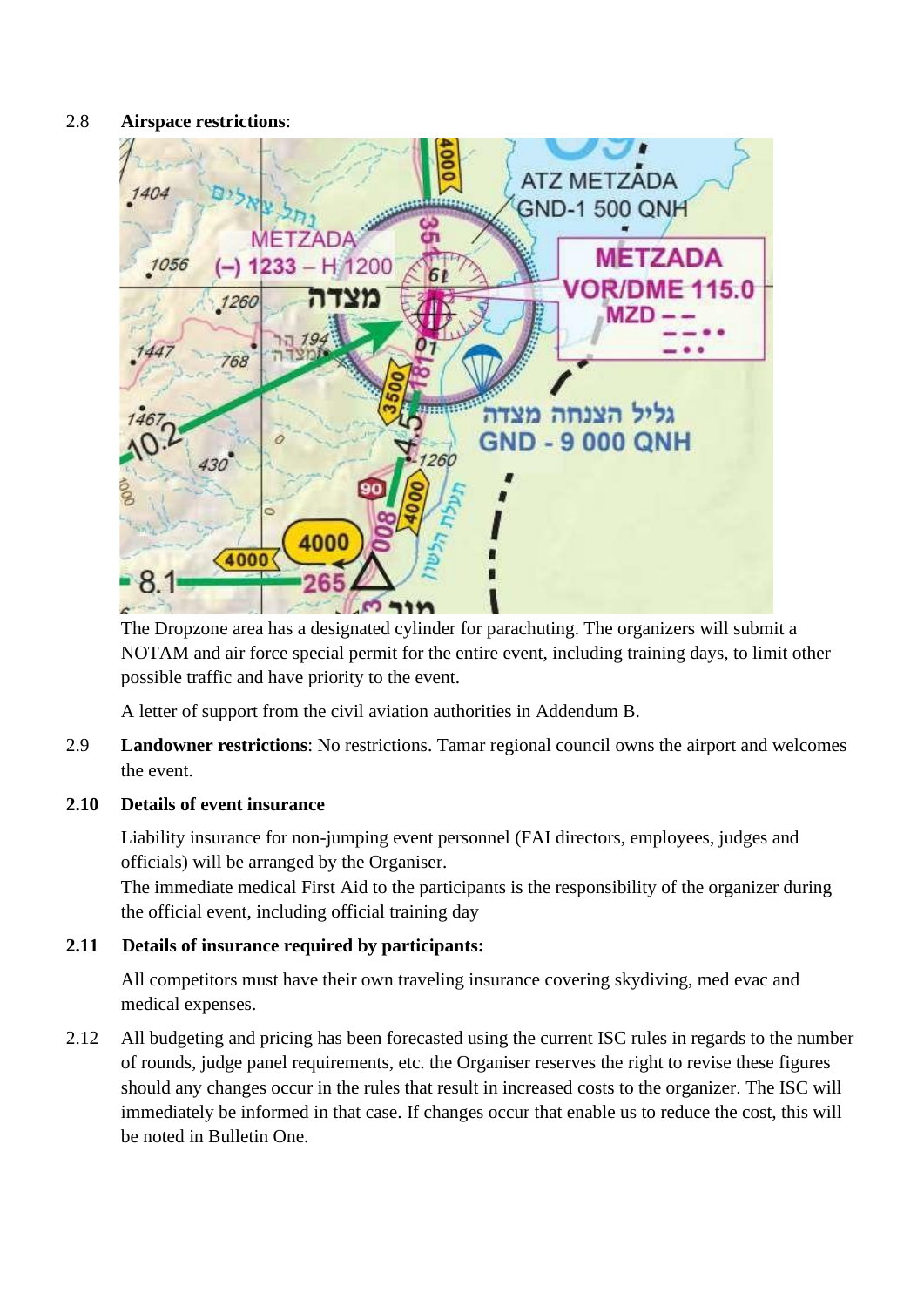### **Competitor entry fees include**:

- Competition costs: jumps, jump offs, re-jumps, one official practice jump
- Opening and closing Ceremony
- Lunch each day during competition days.
- Transportation from main hotels area to the DZ and back every day
- Pick up from/to the airport on official arrival/departure days.
- Promotional/gift selections.

Competitors will be responsible for their own accommodation, some meals, travel, and transportation. Accommodation recommendations will be provided, and transportation services will be offered.

Entry fee for Heads of Delegation, Team Leaders and Other Delegation Members includes all of the above, except the competition costs.

### **Entry fees (per competitor):**

| <b>Formation Skydiving</b>    | 720 EUR + 110 EUR FAI/ISC Sanction fee   |
|-------------------------------|------------------------------------------|
| <b>Artistic Events</b>        | $610$ EUR + 110 EUR FAI/ISC Sanction fee |
| Wingsuit performance          | 690 EUR + 110 EUR FAI/ISC Sanction fee   |
| Wingsuit Acro                 | $610$ EUR + 110 EUR FAI/ISC Sanction fee |
| Member of Official Delegation | 330 EUR + 110 EUR FAI/ISC Sanction fee   |
| Alternate team member         | 330 EUR + 110 EUR FAI/ISC Sanction fee   |
| <b>Accompanying Person</b>    | 330 EUR                                  |
| Second event                  | $70$ EUR + jumps                         |

Late registration may be accepted if capacity allows, and the registration fee will be increased by 20% (except the Sanction fee which stays the same).

The Organiser shall bear all costs necessary for the proper organization and staging of the event and shall be solely liable therefor.

The Organiser represents and warrants that it has and will maintain the financial capability to properly organize and stage the event as per its bid.

### 2.13 **Facilities**: a detailed map will be presented on ISM meeting 2023.

The facilities will include:

- One building with few rooms for Manifest, cafeteria and officials' room (FAI controller, Jury), information center.
- 3 judging rooms fully equipped for judging
- Video dubbing station
- Media room
- Creeping and dirt dive area including mock ups.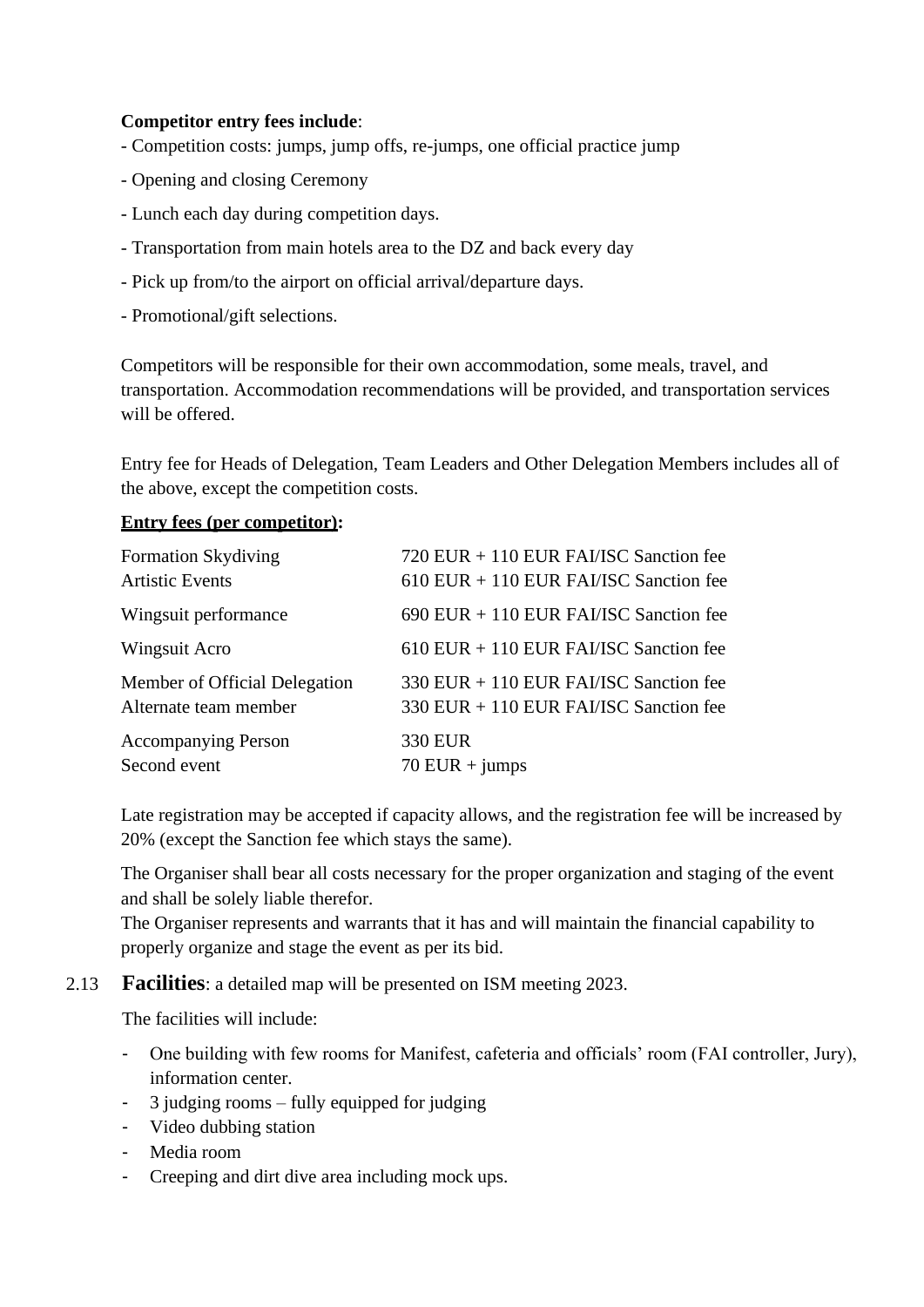- Packing tent
- Tents for the delegations
- Catering tent
- First aid station
- Public Toilets
- Wifi and internet access
- Parking lot for the audience, and shade for spectators.

## **2.14 Aircrafts:**

## • **For FS-4, AE, Wingsuit Performance – PAC 750XL (x2)**

Single engine turbine, Seats up to 16 jumpers Left side door, (H) 119 cm x (W) 127 cm Outside step and roof handle, inside bar Exit speed:  $80$  kts  $(+/- 5$  kts) Number of loads per hour  $-3$ 



### • **For FS-8, VFS, WSacro: Caravan C 208** (1)

Single engine turbine Seats up to 16 jumpers Left side door, (H) 124 cm x (W) 127 cm Outside step and roof handle, inside bar Exit speed:  $85$  kts  $(+/- 5$  kts) Number of loads per hour – depends on the event. 2 for Wingsuit. 3 for FS

If necessary, additional plane will be available, PAC and/or C-208, depends on registration numbers.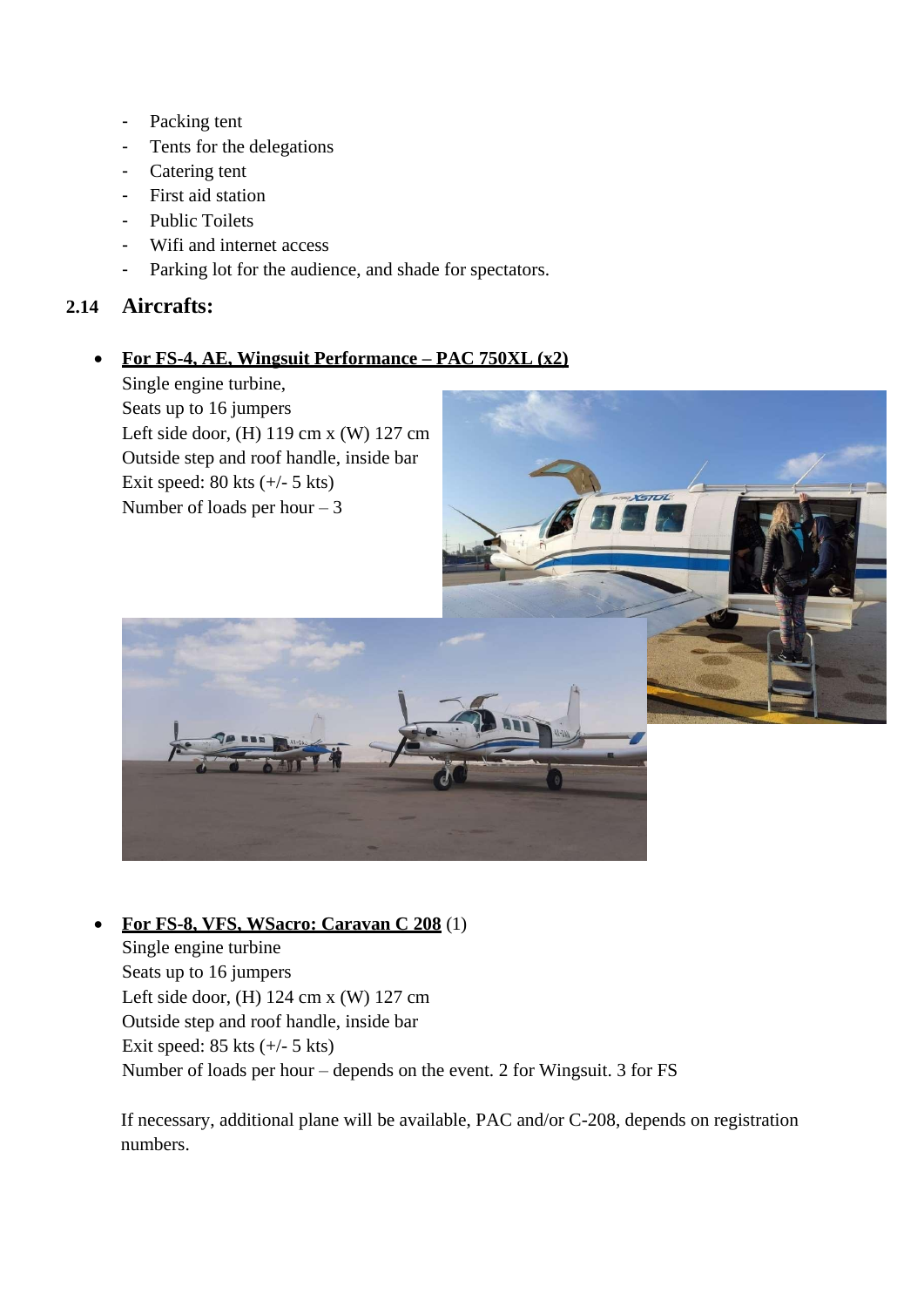### 2.15 **Pre-event training jumps** -

Before the event, the DZ will be operating every day from October  $25<sup>th</sup>$  (5 days before official arrival date).

The drop zone usually operates 3 days a week (Thursday-Friday-Saturday) and is open for training year round.

During other week days, training is available on the north branch of the club, using the same aircrafts.

Jump ticket – 35 euros.

# **2.16 Accommodation**

The touristic area of the Dead sea offers many options for accommodations. From high standards air-conditioned camping to 5 starts hotels. Accommodation recommendations with discounted rates for the event participants to be presented in Bulletin 1.

2.17 Local transportation provided – see 2.12

# 2.18 **Outline of media plan**:

A dedicated Media officer is already working on the event.

There will be an event webpage and Facebook page. We plan a large exposure using social media, national newspapers/news sites, international publications and PR including Guinness record and at least one TV item. Inhouse photographers ,on the ground and in the air will produce PR materials. On-site commentators will transfer the excitement live on social media.

More detailed media plan will be presented on the ISC meeting, 2023.

### 2.19 **Accommodation details for FAI/ISC officials**.

All judges and officials will be picked up from the airport and will be staying in a hotel close by the DZ. Specific details will be provided on the 2023 ISC meeting.

### **2.20 Judging and Scoring system:**

For FS and AE – InTime scoring system. For Wingsuit performance – Skyderby

For wingsuit Acro - Flycontest

2.21 **Details of Public Address system** to be used by Manifest and for the general public: The Organiser will secure a way to inform the event participants and public about the process of the competition.

# **2.22 Safety**

Full time first aid and CPR trained persons on site for the duration of the event. Full ambulance and medical services are available through emergency services. Med evac is on call.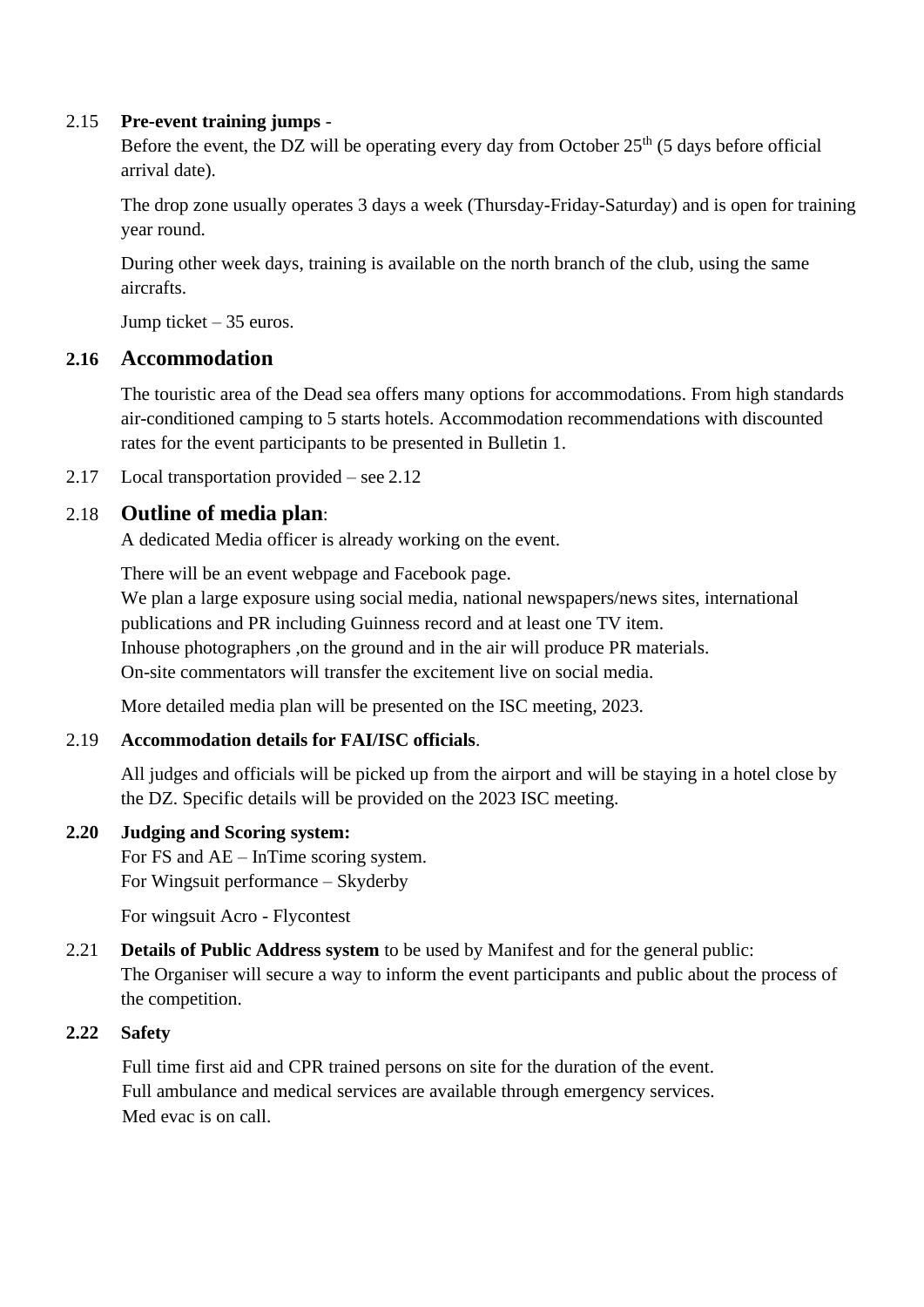#### **2.24 Proposals for Event Officials:**

Meet Director: Ron Miasnikov

Assistant to the Chief Judge – to be discussed and decided consulting with the CJs.

#### 2.25 **Details of on-site communications**:

- Radio for operational staff (ground control, pilots)
- Telephone apps (Whatsapp) for official communication between officials and HoDs.
- Online page for news and information.
- Information board.
- link to manifest for the use of the competitors and judges.
- 2.26 All competitors must present a valid license, Log book, Insurance as specified in 2.11, a reserve packed within 180 days from end of competition's date, and must use an AAD, helmet and shoes.

### 2.27 **Visa requirements**:

Israel has visa exemption agreements with many countries - for visits of up to 90 days. List of countries and visa requirements is in the link:

https://mfa.gov.il/MFA/ConsularServices/Documents/VisaRequirements-Tourists.pdf For countries that are not exempted, the organizers will assist with the needed documentation to

grant a visa.

All participants and guests will receive an invitation letter to ensure easy pass-through passport control.

- 2.28 **Medals** will be supplied by the Organiser conforming to the FAI specifications, in accordance to ISC Medal requirements.
- 2.29 **Anti-Doping**: In the event that anti-doping testing becomes a requirement, the Organiser will provide the facilities necessary for testing and interviews.
- 2.30 **Date of post event report**.: within 2 weeks from end of the event.
- 2.31 **Additional info**: A detailed plan will be presented on the next ISC meeting. the highlights:

### **Records day:**

The Dead Sea is a unique spot, on planet earth. It was chosen to be one of the new 7 wonder of the world.

Being the lowest point on earth, there is a potential of obtaining multiple Guinness records (the largest FS / HD / HU / WS formation in the lowest point of earth).

we would like to have a "records day" at the end of the competition.

participation in those record will be for competitors and event officials only.

### **Guided tour to Jerusalem / Dead Sea surroundings**

we would like to offer, for a small fee, a bonus tour day to Jerusalem or the surroundings of the dead sea, to enjoy the unique nature and landscape.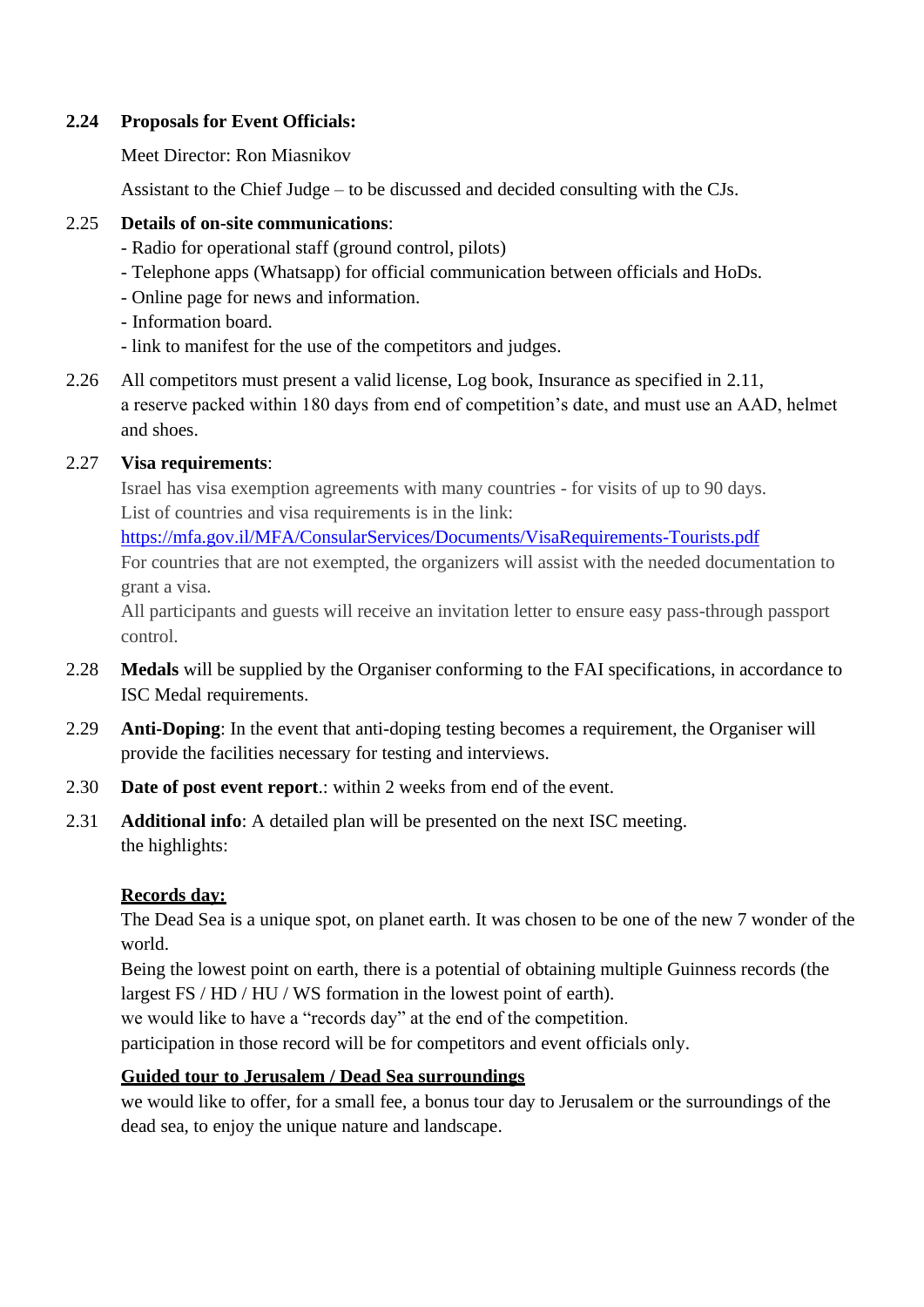# **Opening OR closing ceremony**

The event will take place to the foot of mount Masada. A monument with an epic story. We plan to have the opening OR closing ceremony, combined with a visit on the impressive historical site.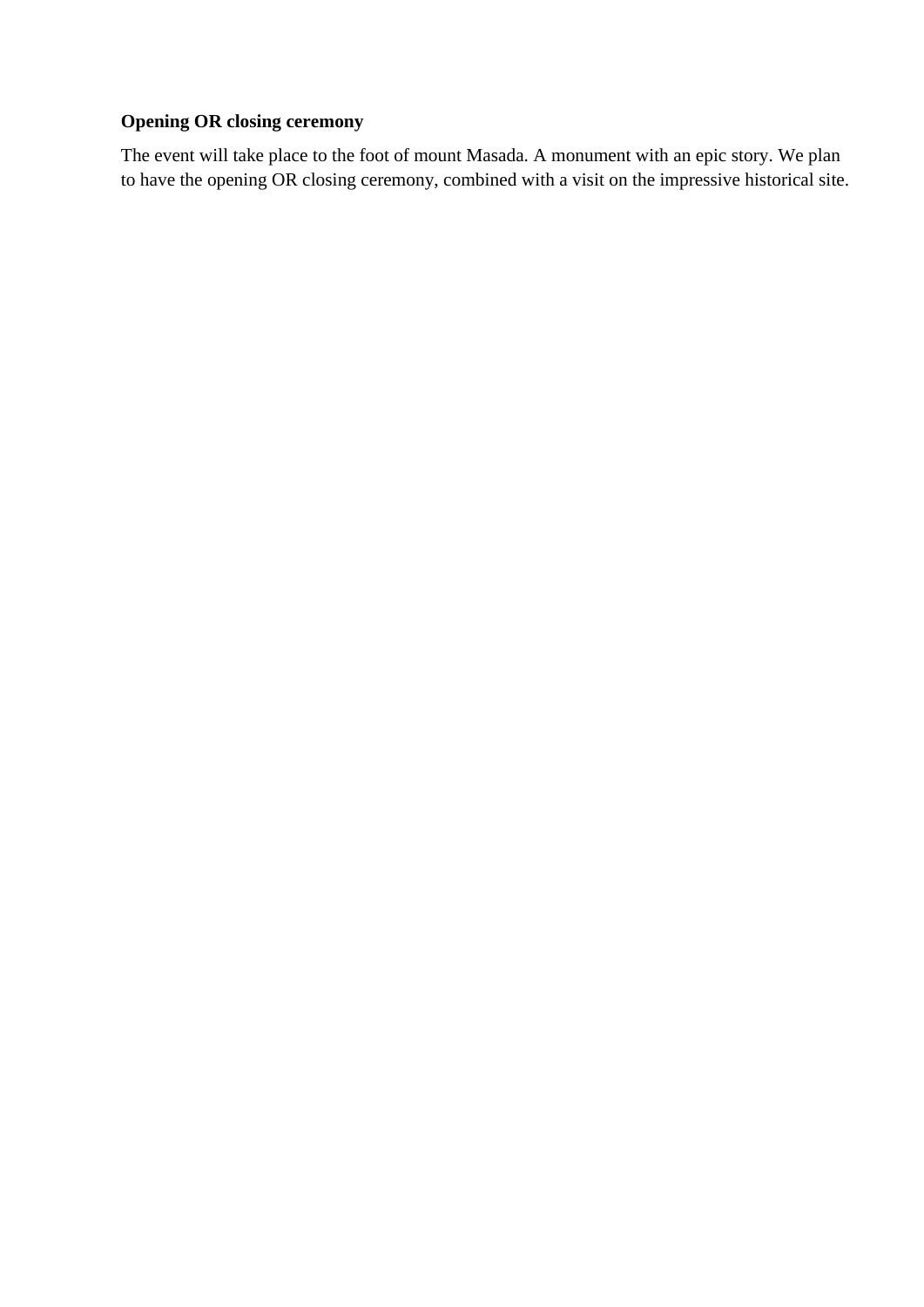

קלוב התעופה לישראל



Affiliated to the Federation Yurisman internationals - a presence in a presence argument operation

88-000-229-8 1.9

Wednesday, October 6, 2021 Center-174/2021

#### ATN: FAI SKYDIVING COMMISSION (ISC)

# 26<sup>th</sup> FAI World Parachuting Championships of Formation Skydiving 15<sup>th</sup> FAI World Parachuting Championships of Artistic Event 5<sup>th</sup> FAI World Parachuting Championships of Wingsuit Flying

#### Dead Sea, October 29<sup>th</sup> - November 6<sup>th</sup> 2024

The Aeroclub of Israel is in favors of the bid to host the FAI world parachuting championship, and is happy to welcome the competitors and officials to Israel in October 2024.

> Yair Rozi Managing Director The Aeroclub of Israel



67 HAYARKON ST., P.O.B. 61263 TEL-AVIV 61263 22N 21 26261 3.1 67 19710 http://www.neroclob.org.il E-mail: Office@neroclub.org.il